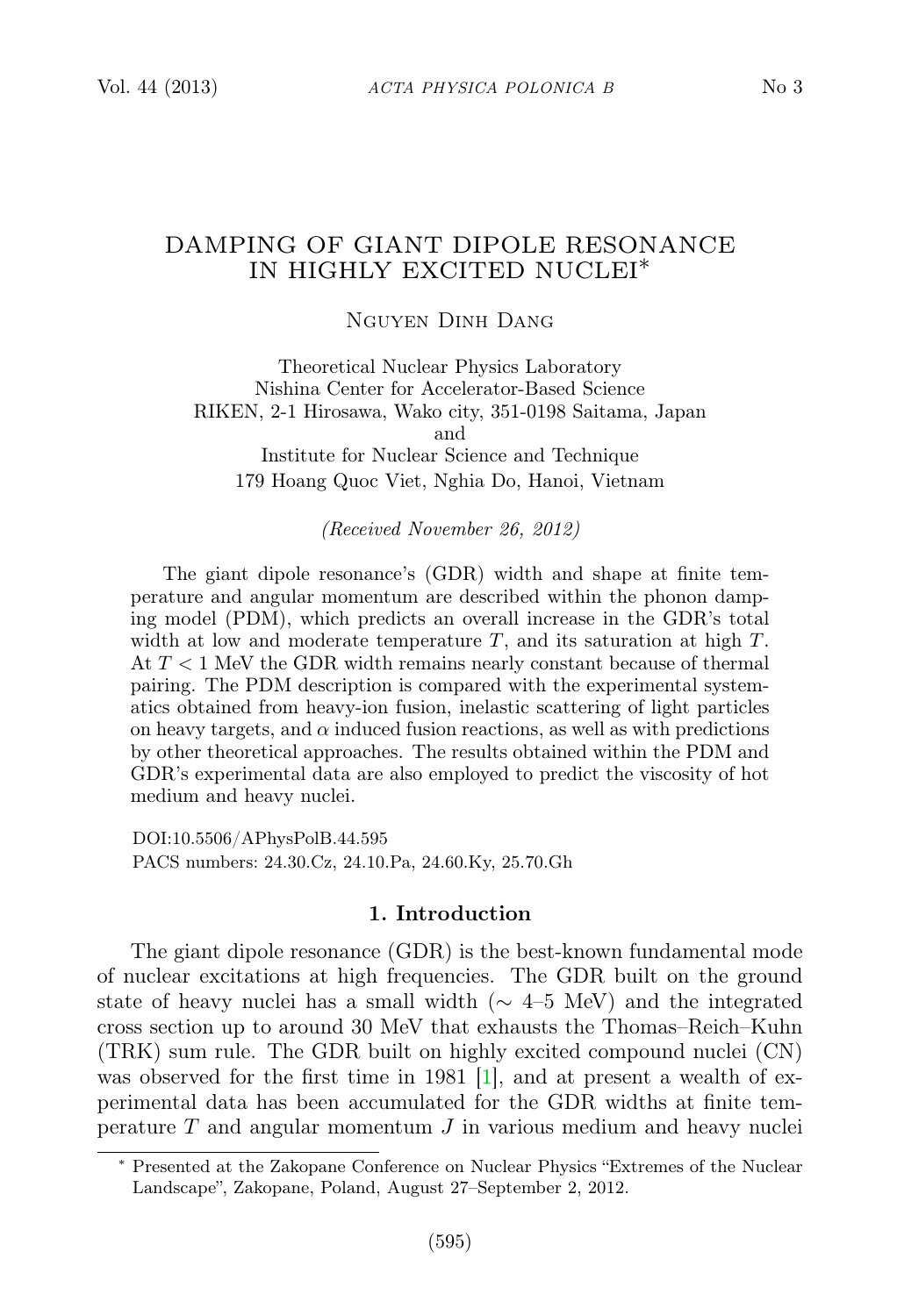formed in heavy ion fusions [\[2\]](#page-9-1), deep inelastic scattering of light particles on heavy targets [\[3,](#page-9-2) [4\]](#page-9-3), and  $\alpha$  induced fusions [\[5\]](#page-9-4). The common features of the hot GDR are: (1) its energy is nearly independent of T and J, (2) its full width at half maximum (FWHM) remains mostly unchanged in the region of  $T \leq 1$  MeV, but increases sharply with T within  $1 \leq T \leq 2.5$ –3 MeV, and seems to saturate at  $T \geq 4$  MeV. As a function of J, a significant increase in the GDR width is seen only at  $J \geq 25-27\hbar$ . In Ref. [\[6\]](#page-9-5) some GDR data were reanalyzed by adding the pre-equilibrium  $\gamma$  emission and it was claimed that the GDR width does not saturate. However, it was realized later that the pre-equilibrium emission is proportional to the asymmetry between projectiles and targets and lowers the CN excitation energy, which alters the conclusion on the role of pre-equilibrium emission. The recent measurements in <sup>88</sup>Mo at  $T \geq 3$  MeV and  $J > 40\hbar$  did not show any significant effect of pre-equilibrium emission on the GDR width [\[7\]](#page-9-6). The evaporation width owing to the quantal mechanical uncertainty in the energies of the CN states was also proposed to be added into the total GDR width [\[8\]](#page-9-7). However, the high-energy  $\gamma$ -ray spectra resulting from the complete CASCADE calculations [\[9\]](#page-9-8) including the evaporation width turned out to be essentially identical to those obtained by neglecting this width even up to excitation energy higher than 120 MeV for <sup>120</sup>Sn (*i.e.*, at  $T > 3.3$  MeV). This indicates that the effect of evaporation width, if any, may become noticeable only at much higher values of  $T (\gg 3.3 \text{ MeV})$  and  $J (\gg 30\hbar)$ . In a classical representation of the GDR as a damped spring mass system, the damping width of the oscillator (the GDR width) should be smaller than its frequency (the GDR energy) otherwise the spring mass system cannot make any oscillation. This means that the GDR width is upper-bounded by its energy. This implies the saturation of the GDR width.

The present paper summarizes the achievements of the Phonon Damping Model (PDM)  $[10-12]$  $[10-12]$  in the description of the the GDR width and shape at finite  $T$  and  $J$  (Sec. [2\)](#page-1-0). As two applications, the GDR parameters predicted by the PDM and experimentally extracted are used to calculate the shear viscosity of finite hot nuclei, which is also employed to test the recent preliminary data of the GDR width at high  $T$  and  $\overline{J}$  in  $^{88}$ Mo (Sec. [3\)](#page-6-0). Conclusions are drawn in the last section.

## 2. Damping of GDR in highly excited nuclei

### 2.1. GDR width and shape in hot nuclei

<span id="page-1-1"></span><span id="page-1-0"></span>The width of the GDR built of the ground state  $(T = 0)$  (the quantal width  $\Gamma_Q$ ), consists of three components: (i) the Landau width  $\Gamma^{\rm LD}$ , which is essentially the variance  $\sqrt{\langle E^2 \rangle - \langle E \rangle^2}$  of the ph-state distribution, (ii) the spreading width  $\Gamma^{\downarrow}$  caused by coupling of 1p1h states to more complicated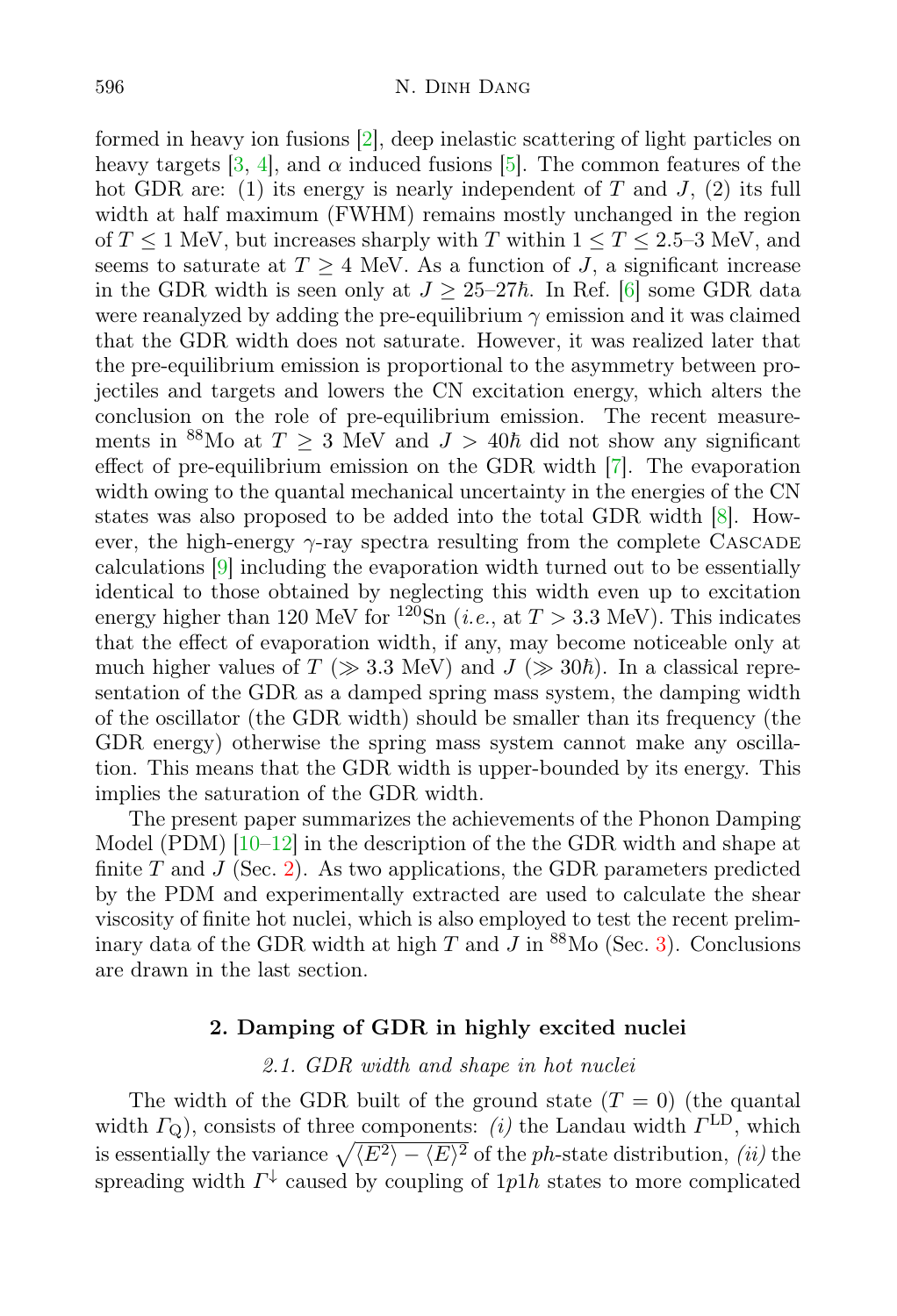configurations such as  $2p2h$  ones, and *(iii)* the escape width  $\Gamma^{\uparrow}$  owing to the direct particle decay into hole states of the residual nucleus because of coupling to continuum. In medium and heavy nuclei, the major contribution to  $\Gamma_{\mathbf{Q}}$  is given by  $\Gamma^{\downarrow}$ , whereas  $\Gamma^{\text{LD}}$  and  $\Gamma^{\uparrow}$  account for a small fraction. The calculations within the microscopic models such as the particle  $+$  vibration model [\[13\]](#page-9-11) and the quasiparticle-phonon model [\[14\]](#page-9-12) have shown that  $\Gamma^{\downarrow}$  does not increase width T. Therefore, the mechanism of the width's increase width T should be sought beyond the one that causes  $\Gamma^{\downarrow}$ .

The PDM's Hamiltonian consists of the independent single-particle (quasiparticle) field, GDR phonon field, and the coupling between them (Eq. (1) in Ref. [\[10\]](#page-9-9)). The Woods–Saxon potentials at  $T=0$  are often used to obtain the single-particle energies  $\epsilon_k$ . The GDR width  $\Gamma(T)$  is a sum:  $\Gamma(T) = \Gamma_{\rm O} + \Gamma_{\rm T}$  of the quantal width,  $\Gamma_{\rm O}$ , and thermal width,  $\Gamma_{\rm T}$ . In the presence of superfluid pairing, the quantal and thermal widths are given as  $|12|$ 

<span id="page-2-0"></span>
$$
\Gamma_{\rm Q} = 2\gamma_{\rm Q}(E_{\rm GDR}) = 2\pi F_1^2 \sum_{ph} \left[ u_{ph}^{(+)} \right]^2 (1 - n_p - n_h) \delta[E_{\rm GDR} - E_p - E_h], (1)
$$

$$
\Gamma_{\rm T} = 2\gamma_{\rm T}(E_{\rm GDR}) = 2\pi F_2^2 \sum_{s>s'} \left[ v_{ss'}^{(-)} \right]^2 (n_{s'} - n_s) \delta[E_{\rm GDR} - E_s + E_{s'}], \quad (2)
$$

where  $u_{ph}^{(+)} = u_p v_h + u_h v_p$ ,  $v_{ss'}^{(-)} = u_s u_{s'} - v_s v_{s'}$  (ss' = pp', hh') with  $u_k$  and  $v_k$ being the coefficients of Bogolyubov's transformation from particle operators to quasiparticle ones,  $E_k \equiv \sqrt{(\epsilon_k - \lambda)^2 + \Delta^2}$ , with superfluid pairing gap  $\Delta$ , are quasiparticle energies,  $n_k$  are quasiparticle occupations numbers, which, for medium and heavy nuclei, can be well approximated with the Fermi– Dirac distribution for independent quasiparticles,  $n_k = [\exp(E_k/T) + 1]^{-1}$ . The parameter  $F_1$  is chosen so that  $\Gamma_{\text{Q}}$  at  $T = 0$  is equal to GDR's width at  $T=0$ , whereas the parameter  $F_2$  is chosen so that, with varying T, the GDR energy  $E_{\text{GDR}}$  does not change significantly. The latter is found as the solution of the equation  $E_{\text{GDR}} - \omega_q - P_q(E_{\text{GDR}}) = 0$ , where  $\omega_q$  is the energy of the GDR phonon before the coupling between the phonon and singleparticle mean fields is switched on, and  $P_q(\omega)$  is the polarization operator owing to this coupling, whose explicit expression in given in Refs [\[12\]](#page-9-10). The GDR strength function is calculated as

<span id="page-2-1"></span>
$$
S_q(\omega) = \frac{1}{\pi} \frac{\gamma_Q(\omega) + \gamma_T(\omega)}{(\omega - E_{\text{GDR}})^2 + [\gamma_Q(\omega) + \gamma_T(\omega)]^2}.
$$
 (3)

In numerical calculations, the representation  $\delta(x) = \lim_{\varepsilon \to 0} \varepsilon / [\pi(x^2 + \varepsilon^2)]$  is used for the  $\delta$ -functions in Eqs. [\(1\)](#page-2-0) and [\(2\)](#page-2-0) with  $\epsilon = 0.5$  MeV.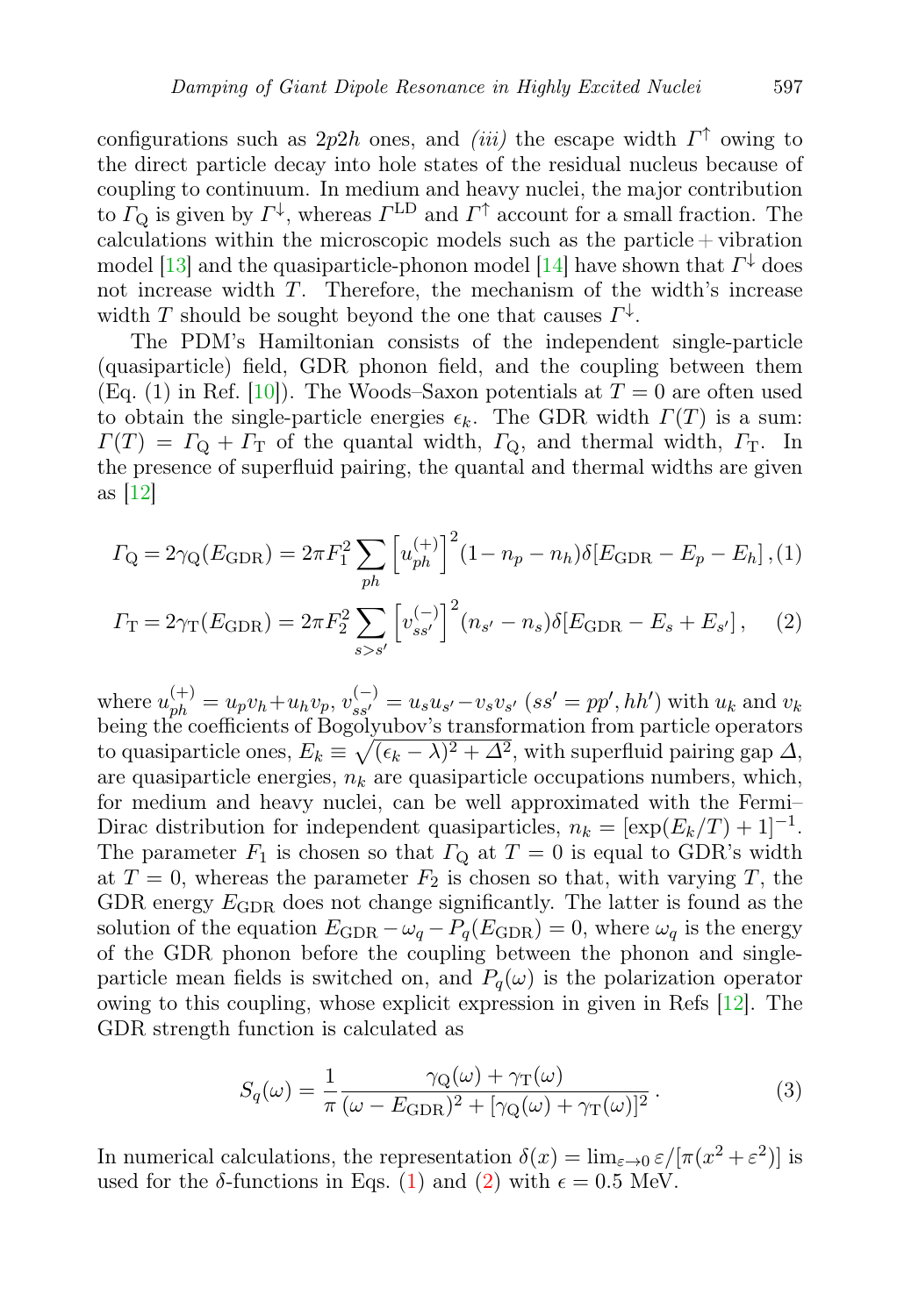The GDR widths predicted by the PDM, the two versions of thermal shape fluctuation model (TSFM), namely the phenomenological TSFM (pTSFM) [\[15\]](#page-9-13) and the adiabatic model (AM) [\[16\]](#page-9-14), and the Fermi liquid drop model (FLDM) [\[17\]](#page-9-15) for <sup>[1](#page-3-0)20</sup>Sn and <sup>208</sup>Pb are shown in Fig. 1(a) and (b) in comparison with the experimental systematics. The PDM results for  $120\text{Sn}$  include the effect of non-vanishing thermal pairing gap because of thermal fluctuations owing to finiteness of nuclei. The figure clearly shows that among the models under consideration, the PDM is the only one that is able to describe well the experimental data in the entire temperature region including  $T \leq 1$  MeV, where the other model fail. It is also able to reproduce the very recent data for the GDR width in <sup>201</sup>Tl at  $0.8 \leq T < 1.2$  MeV  $(Fig. 1(d))$  $(Fig. 1(d))$  $(Fig. 1(d))$  after including the exact canonical gaps for neutrons and protons shown in Fig.  $1(c)$  $1(c)$  [\[18\]](#page-9-16).



<span id="page-3-0"></span>Fig. 1. GDR widths for  $120\text{Sn}$  (a) and  $208\text{Pb}$  (b) predicted by the PDM (thick solid), pTSFM (dot-dashed), AM (double dot-dashed), and FLDM (thin solid) as functions of T in comparison with experimental data in tin and lead regions. (c) Exact canonical neutron  $(N)$  and proton  $(Z)$  pairing gaps for <sup>201</sup>Tl as functions of T. (d) GDR width for <sup>201</sup>Tl obtained within the PDM as a function of T (thick solid) including the exact canonical gaps in (c) in comparison with the experimental data for  $^{201}$ Tl (black circles) and  $^{208}$ Pb (open boxes). The thin solid line is the PDM result without the effect of thermal pairing. The dotted line is the PDM result for  $208Pb$  (the same as the thick solid line in (b)).

For an adequate description of not only the width but also the entire GDR shape, the PDM strength functions were incorporated into all the decay steps of the full statistical calculations and the generated results are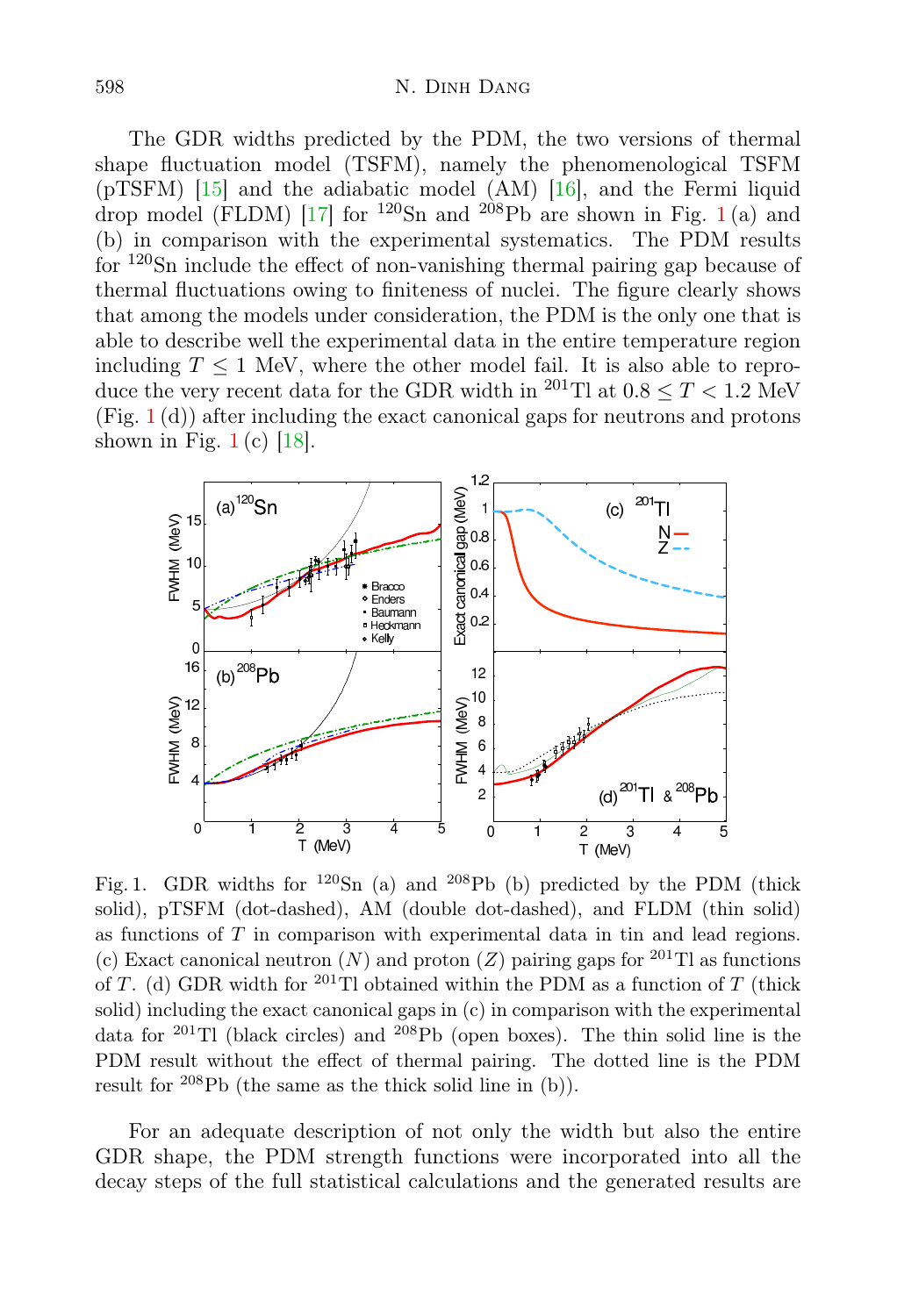compared with those obtained from the measured  $\gamma$ -ray spectra in Fig. [2,](#page-4-0) which shows that the PDM describes fairly well the GDR shape (Fig.  $2(a)$  $2(a)$ )– Fig.  $2(c)$  $2(c)$ , whereas the TSFM fails in doing so (Fig.  $2(d)$  and Fig.  $2(e)$ ).



<span id="page-4-0"></span>Fig. 2. Experimental (shaded areas) and theoretical shapes for GDR in  $^{120}Sn$  generated by the CASCADE code at various excitation energies. (a)–(c) predictions generated by using the PDM strength functions. (d) and (e) [\[9\]](#page-9-8) dotted and dashed lines are generated by using the TSFM strength functions, exhausting 80% and 100% TRK sum rule, respectively.

#### 2.2. GDR width and shape in hot and rotating nuclei

To describe the non-collective rotation of a spherical nucleus, the z-projection  $M$  of the total angular momentum  $J$  is added into the PDM Hamiltonian as  $-\gamma M$ , where  $\gamma$  is the rotation frequency [\[11\]](#page-9-17). The latter and the chemical potential are defined, in the absence of pairing, from the equation  $M = \sum_{k} m_k (f_k^+ - f_k^-)$  $(k)$ , and  $N = \sum_{k} (f_{k}^{+} + f_{k}^{-})$  $\binom{k}{k}$ , where N is the particle number and  $f_k^{\pm}$  $\mu_k^{\pm}$  are the single-particle occupation numbers,  $f_k^{\pm} = 1/[\exp(\beta E_k^{\mp}) + 1],$  and  $E_k^{\mp} = \epsilon_k - \lambda \mp \gamma m_k$ . With the smoothing of δ-functions by using the Breit–Wigner distribution mentioned in Sec. [2.1,](#page-1-1) the final form of phonon damping  $\gamma_q(\omega)$  becomes

$$
\gamma_q(\omega) = \varepsilon \sum_{kk'} \left[ \mathcal{F}_{kk'}^{(q)} \right]^2 \left[ \frac{f_{k'}^+ - f_k^+}{\left( \omega - E_k^- + E_{k'}^- \right)^2 + \varepsilon^2} + \frac{f_{k'}^- - f_k^-}{\left( \omega - E_k^+ + E_{k'}^+ \right)^2 + \varepsilon^2} \right],\tag{4}
$$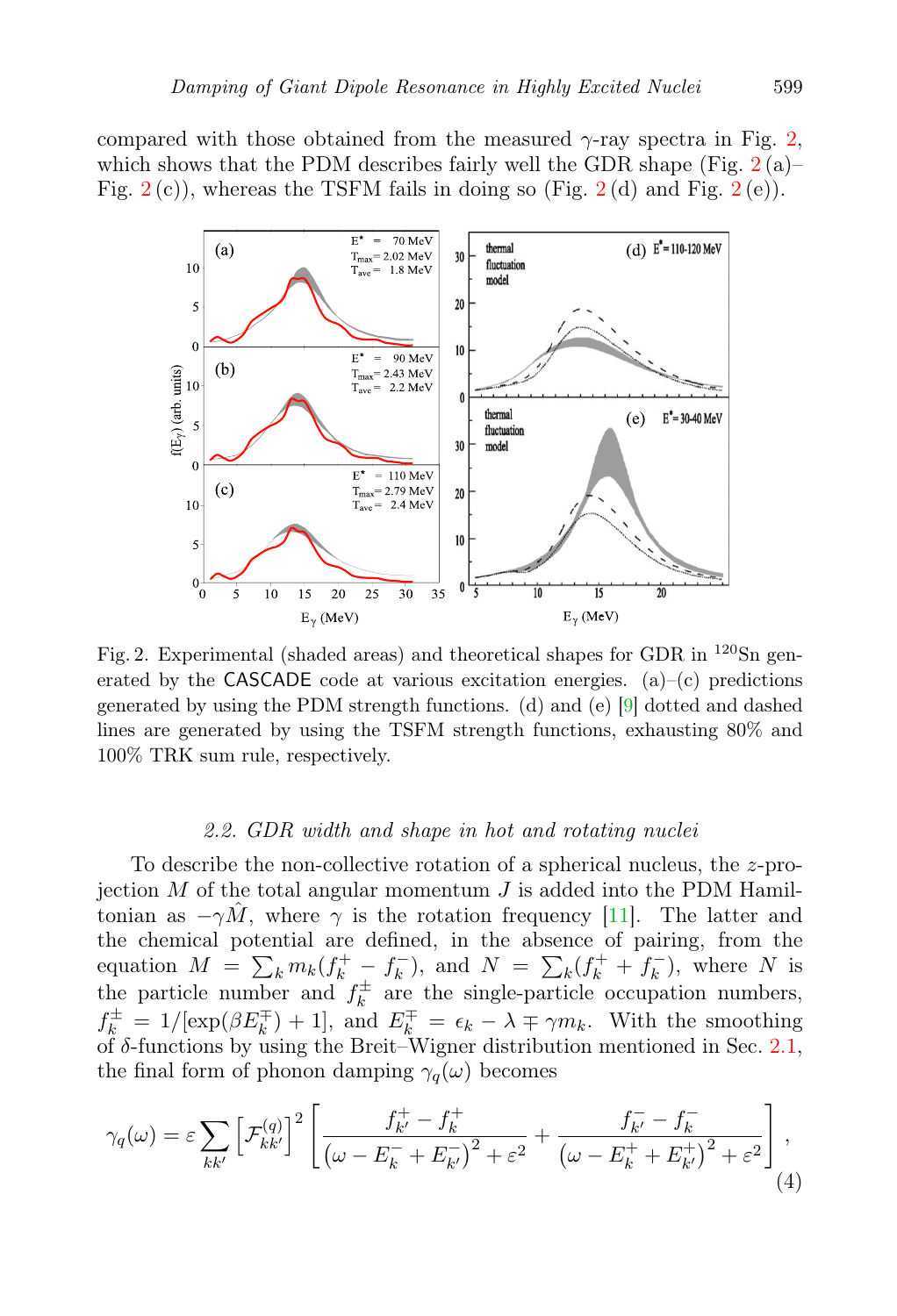where  $(k, k') = ph, pp', hh'$ . The GDR strength function is calculated by using the same Eq. [\(3\)](#page-2-1), where  $\gamma_{\mathcal{Q}}(\omega) + \gamma_{\mathcal{T}}(\omega)$  is replaced with  $\gamma_q(\omega)$ . The explicit expression for the polarization operator  $P_q(\omega)$  is given in Eq. (13) of Ref. [\[11\]](#page-9-17).

Shown in Fig. [3](#page-5-0) are the GDR strength functions  $S(\omega)$  and the widths in  $106$ Sn at various T and M. The GDR shape becomes smoother as T and M increase, and the smoothing caused by the angular momentum is stronger than that caused by thermal effects (Fig.  $3(a)$  $3(a)$ –(f)). The GDR width increases with both  $T$  and  $M$  and stronger at low  $T$  and  $M$ . This increase in the width approaches a saturation at moderate and high T and/or  $M$ . As



<span id="page-5-0"></span>Fig. 3. (a)–(f) GDR strength functions for <sup>106</sup>Sn at  $T = 0.5, 1, 2, 3, 4$ , and 5 MeV as shown at the curves and  $M = 0, 10, 20, 40, 60,$  and  $80<sup>\hbar</sup>$  as shown in the panels. (g) FWHM of GDR for <sup>106</sup>Sn as a function of T at several values of M (in  $\hbar$ ) shown at the curves, (h) FWHM of GDR for  $106$ Sn as a function of M at several values of  $T$  (in MeV) shown at the curves. The experimental data for GDR in  $^{106}Sn$  (solid circles),  $109,110$ Sn (open boxes) are adapted from Refs. [\[19,](#page-9-18) [20\]](#page-9-19).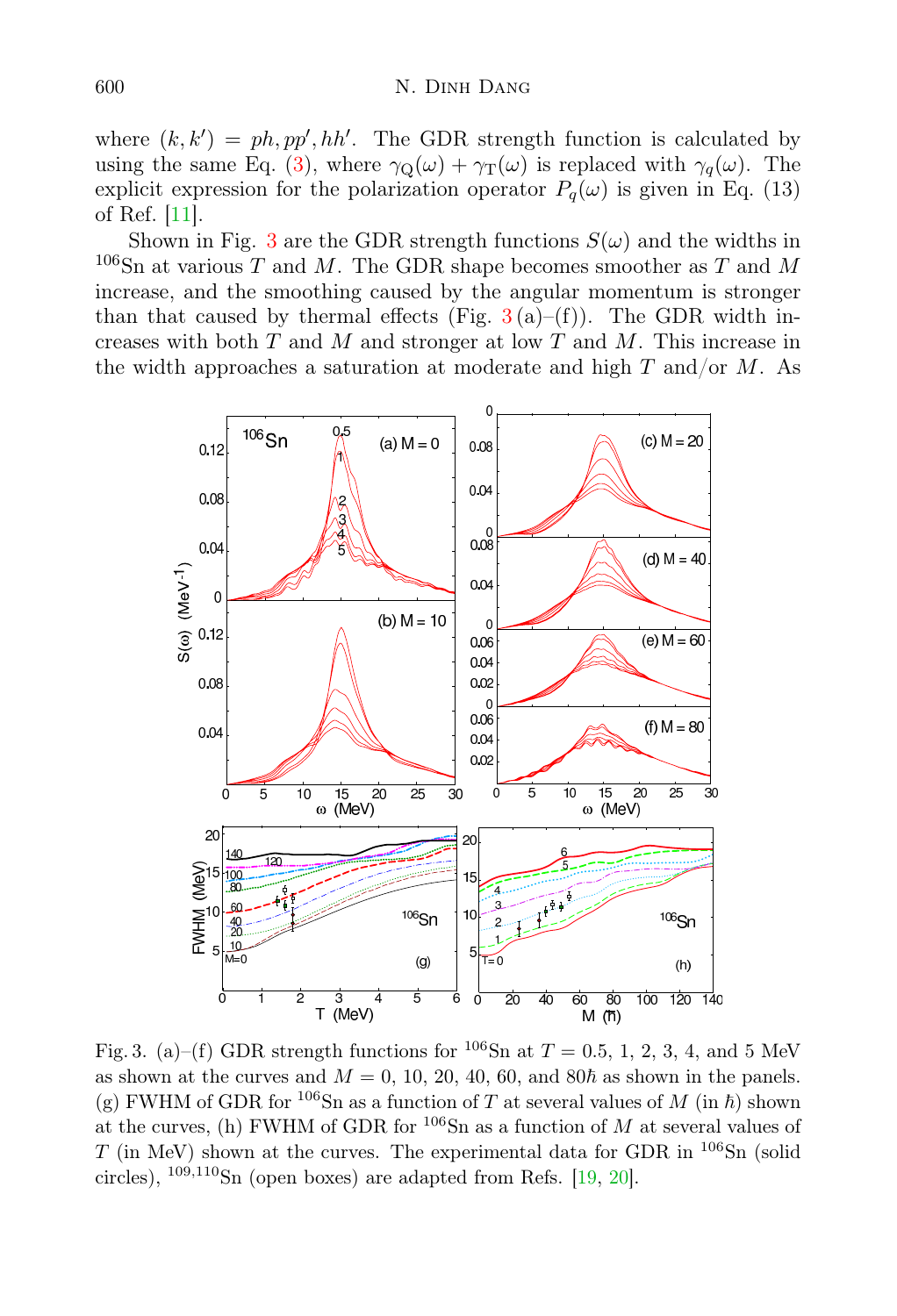a function of T, the saturation begins at  $T > 4$  MeV in <sup>106</sup>Sn (Fig. [3](#page-5-0)(g)), whereas as a function of M it takes place in <sup>106</sup>Sn already at  $T \geq 3$  MeV (Fig. [3](#page-5-0)(h)). Experimental data for  $10^6$ Sn [\[19\]](#page-9-18) and  $10^{9,110}$ Sn [\[20\]](#page-9-19) are also shown in Fig.  $3(g)$  $3(g)$  and  $3(h)$ , which are in fair agreement with theory.

### 3. Shear viscosity of hot nuclei

<span id="page-6-0"></span>In the verification of the condition for applying hydrodynamics to nuclear system, the quantum mechanical uncertainty principle requires a finite viscosity for any thermal fluid. Kovtun, Son and Starinets (KSS) [\[21\]](#page-9-20) conjectured that the ratio  $\eta/s$  of shear viscosity  $\eta$  to the entropy volume density s is bounded below for all fluids, namely the value  $\eta/s = \hbar/(4\pi k_B)$  is the universal lower bound (KSS bound or unit). From the viewpoint of collective theories, one of the fundamental explanations for the giant resonance damping is the friction term (or viscosity) of the neutron and proton fluids. By using the Green–Kubo's relation, it has been shown in Ref. [\[22\]](#page-9-21) that the shear viscosity  $\eta(T)$  at finite T is expressed in terms of the GDR's parameters at zero and finite T as

<span id="page-6-1"></span>
$$
\eta(T) = \eta(0) \frac{\Gamma(T)}{\Gamma(0)} \frac{E_{\text{GDR}}(0)^2 + [\Gamma(0)/2]^2}{E_{\text{GDR}}(T)^2 + [\Gamma(T)/2]^2}.
$$
\n(5)

The predictions for the shear viscosity  $\eta$  and the ratio  $\eta/s$  by the PDM, pTSFM, AM, and FLDM for  $120\text{Sn}$  and  $208\text{Pb}$  are plotted as functions of T in Fig. [4](#page-7-0) in comparison with the empirical results. The latter are extracted from the experimental systematics for GDR in tin and lead regions [\[2\]](#page-9-1) making use of Eq.  $(5)$ . It is seen in Fig. [4](#page-7-0) that the predictions by the PDM have the best overall agreement with the empirical results. It produces an increase of  $\eta(T)$  with T up to 3–3.5 MeV and a saturation of  $\eta(T)$  within  $(2-3)u$  at higher T (with  $\eta(0) = 1u$ ,  $u = 10^{-23}$  MeV s fm<sup>-3</sup>). The ratio  $\eta/s$  decreases sharply with increasing T up to T  $\sim$  1.5 MeV, starting from which the decrease gradually slows down to reach  $(2-3)$  KSS units at  $T = 5$  MeV. The FLDM has a similar trend as that of the PDM up to  $T \sim 2-3$  MeV, but at higher T (T > 3 MeV for <sup>120</sup>Sn or 2 MeV for <sup>208</sup>Pb) it produces an increase of both  $\eta$  and  $\eta/s$  with T. At T = 5 MeV the FLDM model predicts the ratio  $\eta/s$  within (3.7–6.5) KSS units, which are roughly 1.5–2 times larger than the PDM predictions. The AM and pTSFM show a similar trend for  $\eta$  and  $\eta/s$ . However, in order to obtain such similarity,  $\eta(0)$  in the pTSFM calculations has to be reduced to 0.72u instead of 1u. They all overestimate  $\eta$ at  $T < 1.5$  MeV.

A model-independent estimation for the high-T limit of the ratio  $\eta/s$ can also be inferred directly from Eq. [\(5\)](#page-6-1). Assuming that, at the highest  $T_{\text{max}} \simeq 5-6$  MeV, where the GDR can still exist, the GDR width  $\Gamma(T)$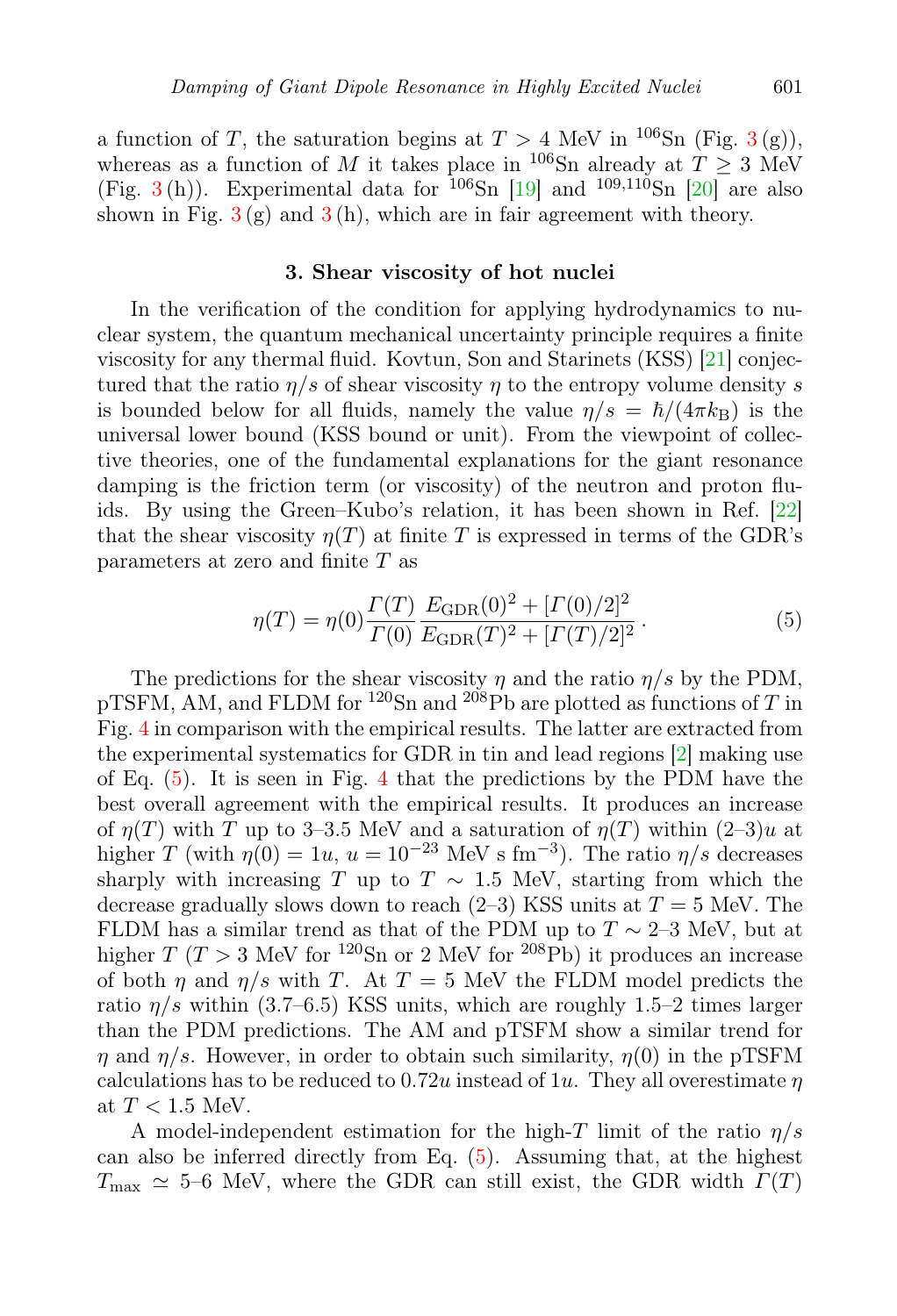

<span id="page-7-0"></span>Fig. 4. Shear viscosity  $\eta(T)$  ((a) and (b)) and ratio  $\eta/s$  ((c) and (d)) as functions of T for nuclei in tin  $((a)$  and  $(c)$ ), and lead  $((b)$  and  $(d))$  regions. The gray areas are the PDM predictions by using  $0.6u \le \eta(0) \le 1.2u$  with  $u = 10^{-23}$  MeV s fm<sup>-3</sup>.

cannot exceed  $\Gamma_{\text{max}} \simeq 3\Gamma(0) \simeq 0.9 E_{\text{GDR}}(0)$  [\[23\]](#page-9-22), and  $E_{\text{GDR}}(T) \simeq E_{\text{GDR}}(0)$ , one obtains from Eq. [\(5\)](#page-6-1)  $\eta_{\text{max}} \simeq 2.551 \times \eta(0)$ . By noticing that,  $S_F \to 2\Omega \ln 2$ at  $T \to \infty$  because  $n_j \to 1/2$ , where  $\Omega = \sum_j (j + 1/2)$  for the spherical single-particle basis or sum of all doubly-degenerate levels for the deformed basis and that the particle-number conservation requires  $A = \Omega$  since all single-particle occupation numbers are equal to  $1/2$ , one obtains the high-T limit of entropy density  $s_{\text{max}} = 2\rho \ln 2 \simeq 0.222$  (k<sub>B</sub>). Dividing  $\eta_{\text{max}}$  by  $s_{\text{max}}$  yields the high-T limit (or lowest bound) for  $\eta/s$  in finite nuclei, that is  $(\eta/s)_{\text{min}} \simeq 2.2^{+0.4}_{-0.9}$  KSS units, where the empirical values for  $\eta(0) = 1.0^{+0.2}_{-0.4}$  u are used [\[23,](#page-9-22) [24\]](#page-9-23). Based on these results, one can conclude that the value of  $\eta/s$  for medium and heavy nuclei at  $T = 5$  MeV is in between (1.3–4.0) KSS units, which is about (3–5) times smaller (and of much less uncertainty) that the value between (4–19) KSS units predicted by the FLDM for heavy nuclei [\[25\]](#page-9-24), where the same lower value  $\eta(0) = 0.6u$  was used.

Finally, by using the temperature dependence of  $\eta/s$  and the KSS lower bound conjecture, it is possible to examine the recent preliminary data for the GDR width in <sup>88</sup>Mo in Ref. [\[7\]](#page-9-6). Shown in Fig. [5](#page-8-0) is the strength function  $S_L(\omega) = \omega [S(\omega, E_{\text{GDR}}) - S(\omega, -E_{\text{GDR}})]/E_{\text{GDR}}$ , where  $S(\omega, \pm E_{\text{GDR}})$ are the PDM strength functions  $(3)$  at finite T and J for the GDR located at  $\pm E_{\rm GDR}$ . The PDM predictions are shown at the initial temperature  $T_{\rm max}$ of the compound nucleus  $(T_{\text{max}} = 3 \text{ and } 4 \text{ MeV}$  in Fig.  $5(a)$  $5(a)$  and  $5(b)$ , respectively), and also at  $T = 2.5$  $T = 2.5$  MeV (Fig. 5(a)) and 3.2 MeV (Fig. 5(b)),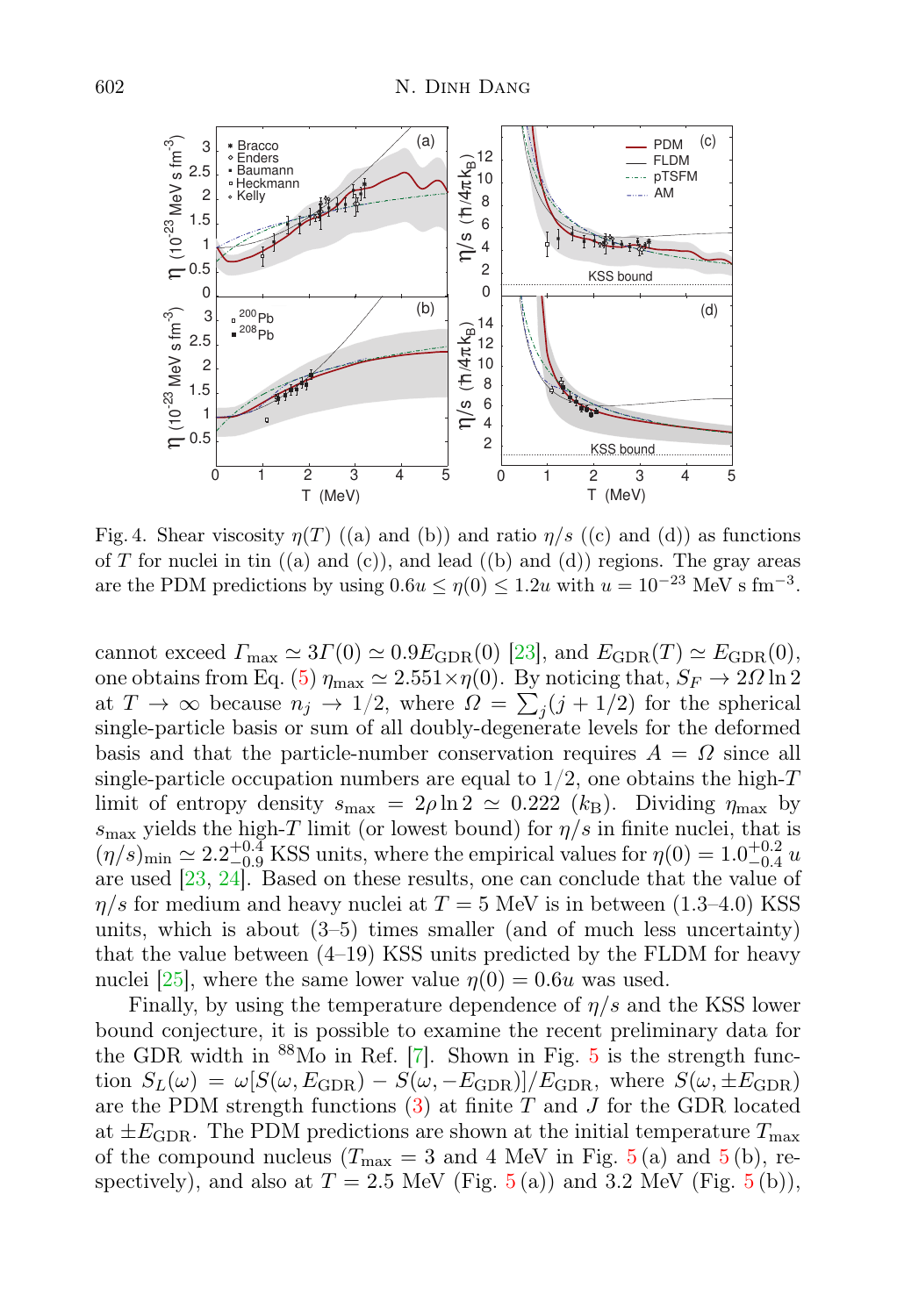*i.e.* within the error bars of the average temperature  $\langle T \rangle$  obtained by averaging over all the GDR decay steps ( $\langle T \rangle = 2 \pm 0.6$  and  $2.6 \pm 0.8$  MeV for  $E^* = 300$  and 450 MeV, respectively [\[26\]](#page-9-25)). While the PDM strength functions and experimental line shapes of the GDR agree fairly well at  $M = 41\hbar$  with the FWHM  $\Gamma$  predicted by the PDM between 9.6 MeV  $(T = 2.5$  MeV) and 11 MeV  $(T = 3$  MeV), they strongly mismatch at  $M = 44\hbar$ , where the experimental GDR peak becomes noticeably narrower with a width  $\Gamma_{\text{ex}} \simeq 7.5$  MeV. By using this value  $\Gamma_{\text{ex}}$  and  $\eta(0) = 0.6u$ , one ends up with the value of  $\eta/s = 0.85$  KSS units. Including the error bars in  $\Gamma_{\rm ex}$  leads to  $\Gamma_{\rm ex}^{\leq} \simeq 6$  MeV and  $\Gamma_{\rm ex}^{\geq} \simeq 8.5$  MeV, which give the values of  $\eta/s$  equal to 0.69 and 0.94 KSS, respectively. All these values are smaller than the KSS lower bound conjecture. This may indicate that either  $(i)$  the data analysis in extracting the experimental GDR strength function for <sup>88</sup>Mo at  $E^* = 450$  $E^* = 450$  $E^* = 450$  MeV (Fig. 5(b)) is inaccurate, or *(ii)* a violation of the KSS conjecture has been experimentally confirmed for the first time ever. The reanalysis of the data is now underway to clarify which one from these two conclusions holds [\[26\]](#page-9-25).



<span id="page-8-0"></span>Fig. 5. GDR strength function  $S_L(\omega)$  for <sup>88</sup>Mo at  $M = 41\hbar$  (a) and  $M = 44\hbar$  (b) predicted by the PDM in comparison with the preliminary data from Ref. [\[7\]](#page-9-6).

#### 4. Conclusions

The PDM generates the damping of GDR through its couplings to ph configurations, causing the quantal width, as well as to pp and/or hh configurations, causing the thermal width. This leads to an overall increase in the GDR width at low and moderate  $T$ , and its saturation at high  $T$ . At very low T < 1 MeV the GDR width remains nearly constant because of thermal pairing. The GDR width also increases with angular momentum M and saturates at high  $M$ , but this saturation goes beyond the value of maximal angular momentum that the nucleus can sustain without violating the KSS conjecture, that is  $46\hbar$  and  $55\hbar$  for  $88\text{Mo}$  and  $106\text{Sn}$ , respectively, if the value  $\eta(0) = 0.6 \times 10^{-23}$  MeV s fm<sup>-3</sup> for the shear viscosity at  $T = 0$  is used. The PDM predictions agree well with the experimental systematics for the GDR